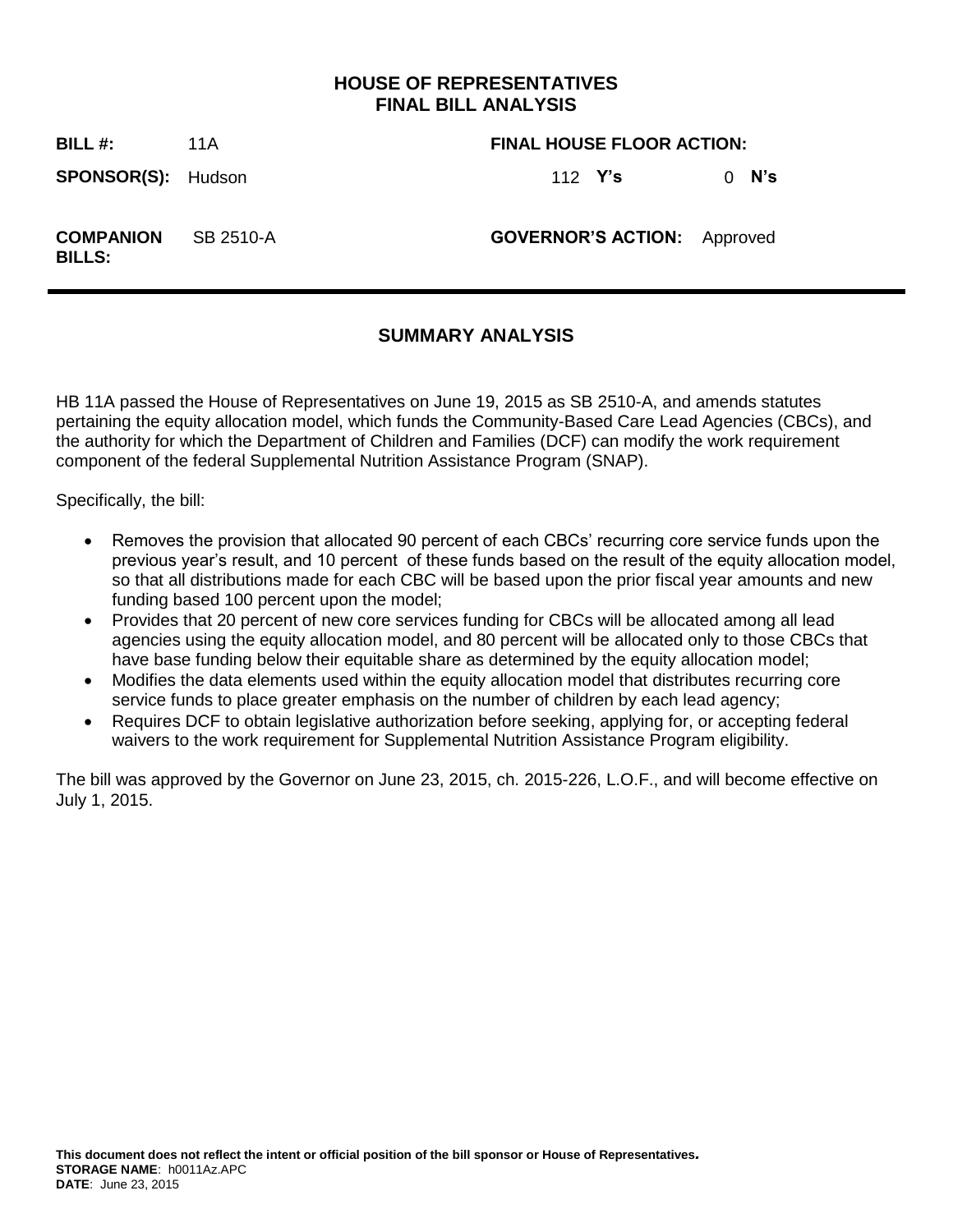# **I. SUBSTANTIVE INFORMATION**

### A. EFFECT OF CHANGES:

### *History of Community-Based Care Lead Agency Funding*

Florida's child welfare services are provided through 20 regional organizations known as Community-Based Care lead agencies (CBC). The 1998 Florida Legislature mandated the outsourcing of foster care and related child welfare services, and by July 2005, the Department of Children and Families transitioned the provision of child welfare services from a department-based operation to community-based care. The allocation of funding among the CBCs was intended to be equitable, with equality being based upon statewide, per-child budgeted amounts as prescribed through proviso language in multiple GAAs. Proviso in the General Appropriations Act for FY 2010-11 departed from these previous methodologies by providing an equity allocation model using weighted factors to indicate the need for child welfare resources.

The equity allocation model codified by the 2011 Florida Legislature now appears in 409.991, Florida Statutes. In an effort to transition CBC funding upon the equity allocation model, the statute directs 90 percent of each lead agency's recurring core service funds be based upon the prior fiscal year amount, and the remaining 10 percent be based upon the results of the model. While 90 percent of the funding level is maintained based on the prior year, the equity allocation model allocates 10 percent of each CBC's core service funds using the following four weighted factors:

- 1. Number of children in poverty (30 percent);
- 2. Number of reports to the department's abuse hotline (30 percent);
- 3. Number of children in care (30 percent); and,
- 4. CBC lead agency contribution in the reduction of out-of-home care (10 percent).

Appropriations for new core service funds are based upon the equity allocation model, and only to those CBCs experiencing a proportional funding level that is less than the proportion of funding based on the model. The statute defines "core services funding" as all funds provided to CBCs with the exceptions of independent living, maintenance adoption subsidies, training for child protective investigators, mental health wrap-around services, nonrecurring appropriations, and those designated for a specific project. For Fiscal Year 2014-15, CBCs received \$587.1 million for core service functions, which is the same amount received for Fiscal Year 2013-14.

### *Effect of the Bill*

The bill removes the provision that directs core service funds be redistributed based on 90 percent of the prior fiscal year's level, and 10 percent upon the equity allocation model. Should this bill become law, each CBC's core service distribution will be maintained based upon the preceding year's amount, and 20 percent of newly appropriated funds will be provided to all CBCs based upon the results of the equity allocation model and the remaining 80 percent will be provided to those lead agencies that are funded below their equitable share. In the latter cases, the new funding amounts are weighted based on each CBC's proportion below the equitable share based on the following factors and weights:

- 1. Proportion of the child population (5 percent);
- 2. Proportion of child abuse hotline workload (15 percent); and,
- 3. Proportion of children in care (80 percent).

The bill prescribes the "children in care" factor to be determined as 60 percent based on children in out-ofhome care and 40 percent based on children in in-home care.

The proposed effects are budget neutral in total, but the allocation of core service funds among the CBCs will be modified.

### *Supplemental Nutrition Assistance Program (SNAP)*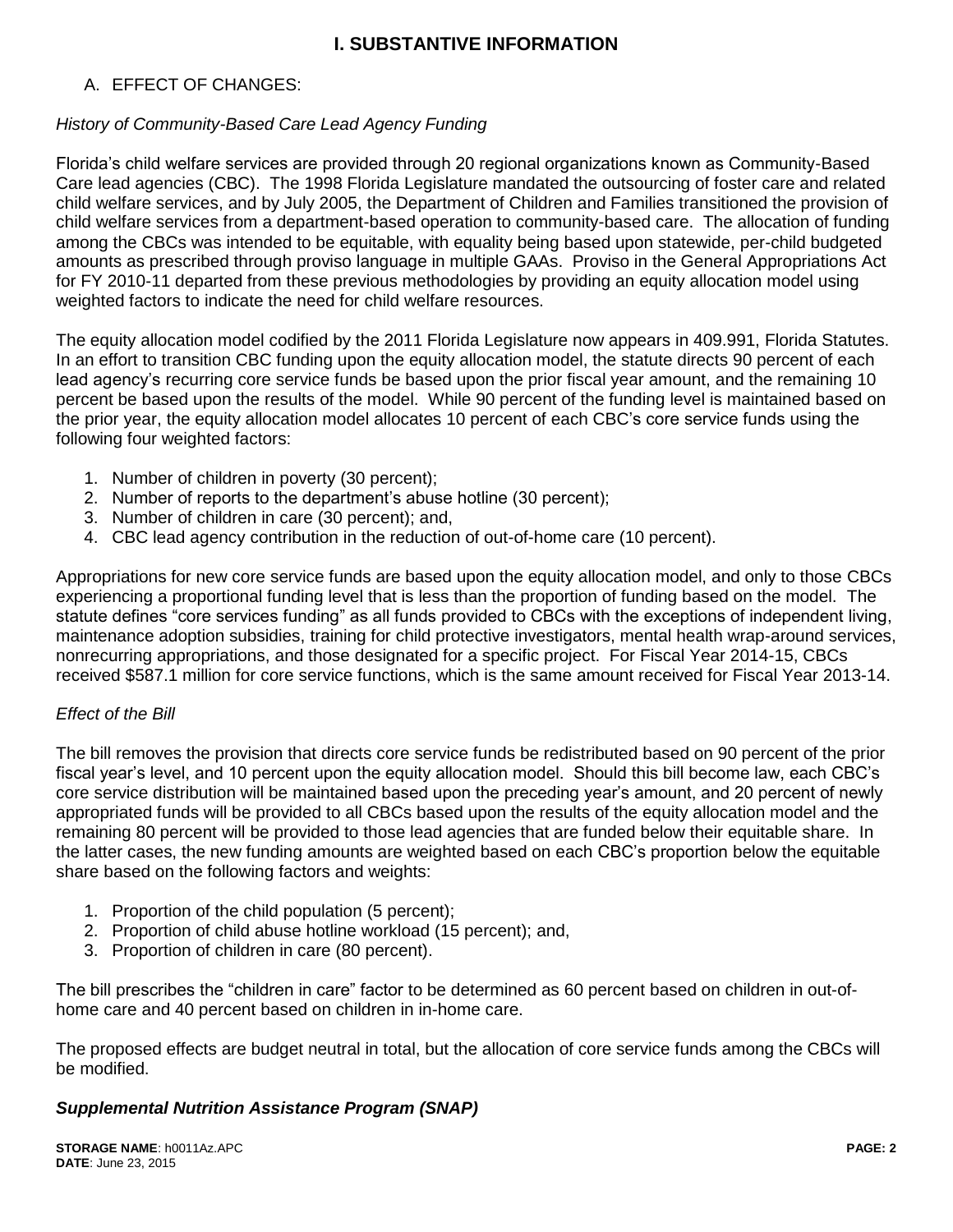#### *History of the Food Stamp Program*

The federal food stamp program began in 1939, providing a discount for surplus food to people on relief. Between 1939 and 1943, those who qualified were able to purchase stamps redeemable for the purchase of food and were given additional stamps redeemable only towards purchasing surplus food.<sup>1</sup> The Food Stamp Act of 1964 expanded the use of food stamps to "all items eligible for consumption, with the exception of alcohol and imported foods."<sup>2</sup>Since then, a number of changes and reforms to the program have taken place including changing the name of the program to SNAP, changing eligibility determinations and the introduction of an Electronic Benefits Transaction card for spending benefits.<sup>3</sup>

The Florida Department of Children and Families (DCF) administers Florida's food assistance program.<sup>4</sup> Benefits for the Food Assistance Program are 100 percent federally-funded with administrative costs being equally split between the state and federal governments.<sup>5</sup> The United States Department of Agriculture (USDA) determines the amount of food assistance benefits an individual or family receives, based on the families' income and resources.<sup>6</sup> Food assistance benefits are supplemental to a family's food budget. Households may need to utilize their own resources, along with their food assistance benefits, to buy enough food for a month.<sup>7</sup>

### *Eligibility for SNAP Benefits*

A SNAP household is considered a group of individuals who buy and cook their food together.<sup>8</sup> Eligibility is based on the status of all household members and hinges on three factors: income, assets, and employment.<sup>9</sup>

The USDA has issued waivers to the SNAP eligibility requirements to accommodate various circumstances. A waiver to the employment requirement may be granted only if the state's unemployment rate exceeds 10 percent, or if there are not enough jobs to employ prospective applicants.<sup>10</sup> Currently, Florida applicants are exempt from the employment requirement pursuant to a waiver implemented by DCF on July 1, 2009. This waiver expires December 31, 2015.<sup>11</sup> Once the waiver expires, healthy adults ages 18 to 49 without dependent children are limited to three months of food assistance benefits every three years unless they work an average of 20 hours per week or participate in a work or workfare program.<sup>12</sup>

### *Effect of the Bill*

Once the bill goes into effect, DCF will have to obtain specific legislative authorization before applying for, or renewing, work requirement waivers from the federal government. The waiver currently in effect will not be impacted and will still expire in December 2015. Once the waiver expires, 989,103 persons, including 290,938 able-bodied adults without dependents, will be ineligible for SNAP benefits unless they participate in the work program or show good cause for not participating.<sup>13</sup> However, a maximum of three months of food assistance

 $\overline{a}$ 

6 *Id.*

automatically considered household members)

<sup>10</sup> 7 U.S.C.A.§2015(2014)

<sup>12</sup> *Id.*

<sup>13</sup> *Id*.

<sup>&</sup>lt;sup>1</sup> 1 A Short History of SNAP, USDA Food and Nutrition Service, *available at*: http://www.fns.usda.gov/snap/rules/Legislation/about.htm. (Last visited 3/4/15).

<sup>2</sup> *Id.*

<sup>3</sup> *Id.*

 $4$  s. 414.31, F.S.

 $<sup>5</sup>$  Subcommittee on Healthcare Appropriations Meeting Packet 02/18/2015 available at:</sup>

http://www.myfloridahouse.gov/Sections/Documents/publications.aspx?CommitteeId=2834&PublicationType=Committees&Docume ntType=Meeting Packets&SessionId=76

<sup>&</sup>lt;sup>7</sup> DCF Food Assistance Program Fact Sheet, www.dcf.state.fl.us/programs/access/docs/fafactsheet.pdf . (last visited 3/4/15)  $8$  but see note 11 (Children and parents under the age of 22, spouses, and as adults exercising parental control over minors are

<sup>9</sup> *Supra* note 11.

<sup>&</sup>lt;sup>11</sup> email from Nicole Stookey, Deputy Director, Office of Governmental Affairs, Department of Children and Families, Follow up SNAP Questions (Feb. 24, 2015)